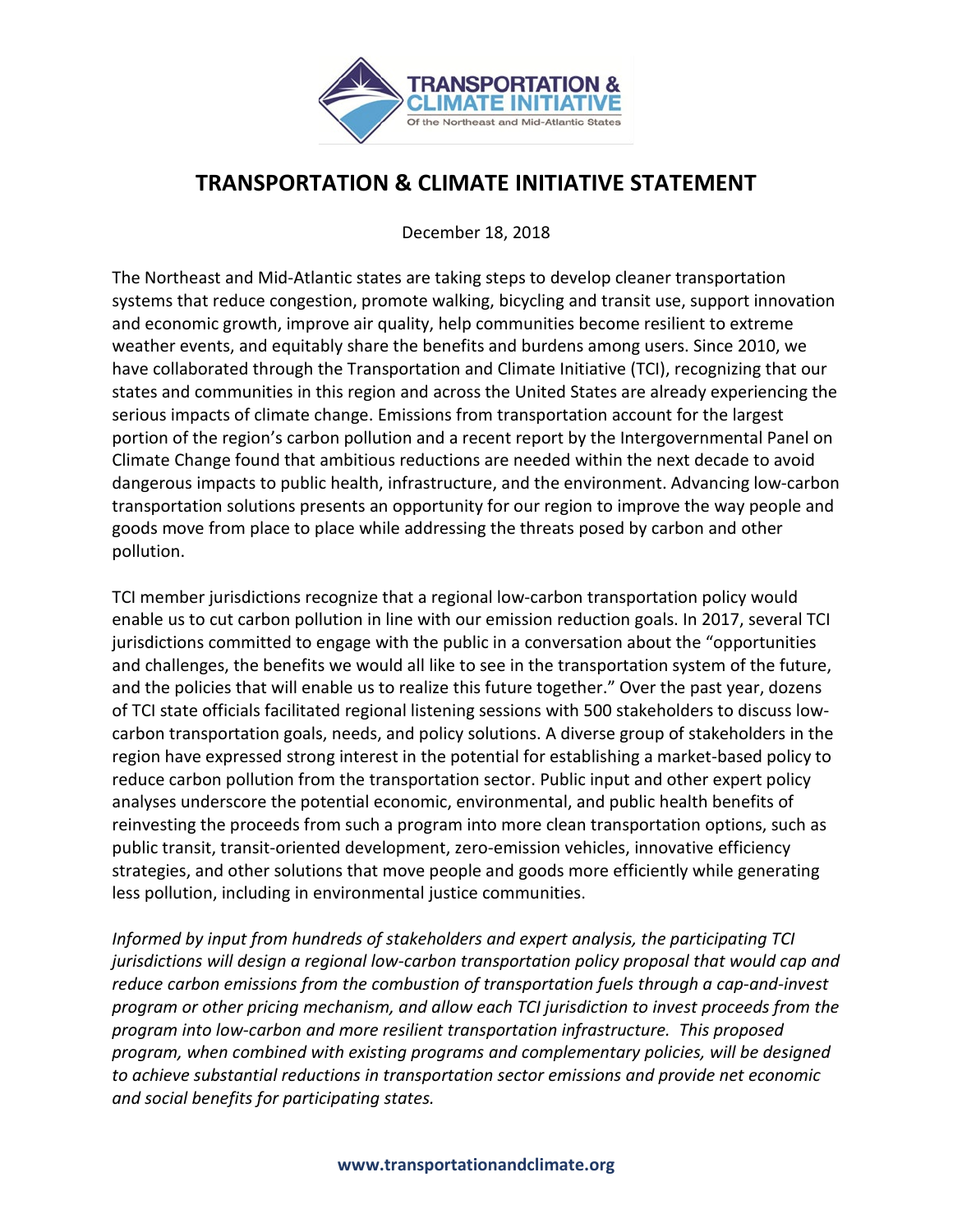*The participating TCI jurisdictions plan to complete the policy development process within one year, after which each jurisdiction will decide whether to adopt and implement the policy. The participants intend this program to be implemented on a regional basis after a critical mass of Northeast and Mid-Atlantic states have completed the legal processes to implement the agreed upon pricing mechanism.*

We agree that the low-carbon transportation policy for the TCI region should:

- Ensure that carbon reduction goals are met, while creating healthier and more livable communities.
- Create opportunities for jobs and economic growth along with new markets for lowcarbon technologies, including through partnerships between government and private enterprise.
- Ensure that the benefits and burdens of both the pricing mechanism and investments are shared equitably across communities, address the concerns of those with limited alternatives to driving and improve transportation equity for currently underserved and overburdened populations.
- Enhance the resilience of the transportation system.
- Reflect input from a broad spectrum of stakeholders in the TCI jurisdictions while ensuring that local communities are involved in decisions that affect them.
- Maximize environmental, economic, social, and public health benefits.
- Be pragmatic, transparent, and as simple as possible to implement.
- Allow individual TCI jurisdictions to develop and implement complementary policies and determine how proceeds are invested.

To ensure that the resulting regional policy is able to achieve these goals, we will pursue the following steps:

- 1. *Regional Policy Design*. We will cooperate to design the regional policy, focusing on areas where consistency across jurisdictional boundaries is important. Decisions to be made during the regional policy design process include the following:
	- a. Determine the level at which to cap emissions;
	- b. Develop monitoring and reporting guidelines to ensure that transportationrelated emissions decline over time;
	- c. Identify the regulated entities and determine which fuels to include;
	- d. Develop mechanisms for cost containment and compliance flexibility;
	- e. Identify shared priorities for investment of proceeds;
	- f. Establish clear processes and timelines for implementation; and
	- g. Assess ways to foster broader transportation equity across communities.
- 2. *Expert Consultation*. We will consult with experts, including those with expertise in transportation equity, throughout the design and potential implementation of the regional policy.